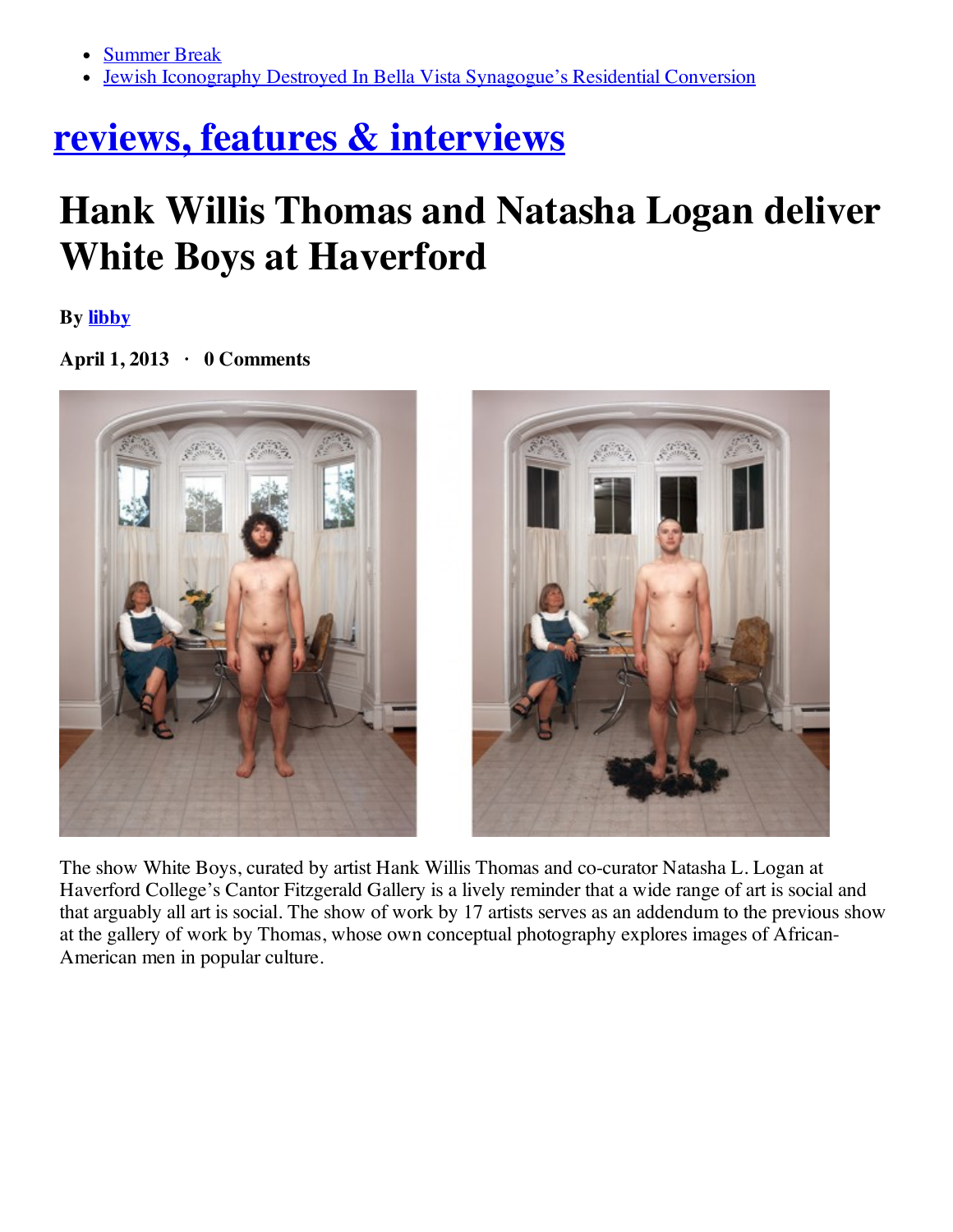

Matthew Salacuse,Untitled (Father, Son: Iowa), 2003Digital C-print16 x 20"

The current show's name is a bit of a red herring. Fortunately the art is strong enough to push well beyond stereotypes. And it's worth noting that neither the artists nor the subjects of the art are all white boys. Nor are they all American. But white American young men of various persuasions do predominate.



Richard Mosse, Fraternity, 2008, HD video, 5 minutes, 11 seconds, Courtesy of the artist and Jack Shainman Gallery, New York

[Fraternity,](http://player.vimeo.com/video/2147805) by Richard Mosse, the first piece a viewer encounters approaching the show, features a grid of privileged-looking drunk young Yalies screaming at the camera. The screaming reaches a point of exhaustion–for them and for we who are viewing them. They are privileged to be brats, and please please please stop it and shut up! Mosse asked the fraternity group if they would drink, and then scream for his camera, which immediately simplifies and stereotypes the behavior. However the individual differences become salient in the course of the performance. [\(Here's](http://player.vimeo.com/video/2147805) the video).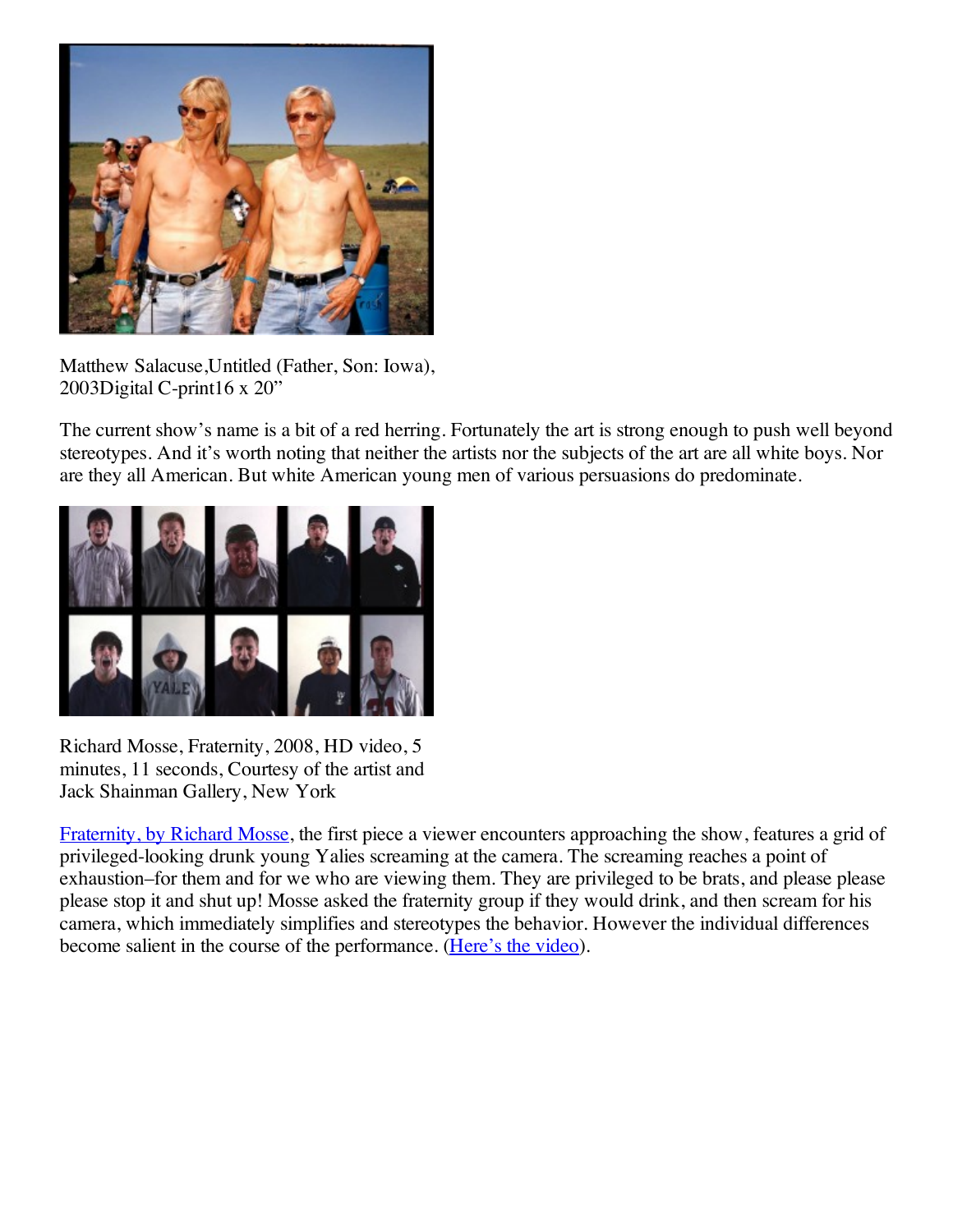

Noah Krell, 30th Birthday Shave, video (shown, 2 stills from the video), image from http://www.noahkrell.com/30th-birthday-shave/, which also has the video

Disturbing in quite a different way is the performance video 30th Birthday Shave, by Noah Krell. In front of a group of onlookers, a naked Krell, having grown a wild beard and head of hair, has his mother shave it all off, including all body hair. The mom seems remarkably game and calm. It's worth noting that Krell had a rural upbringing, so perhaps sheep shearing is part of his and his mom's experience. That Krell's mother is the shaver made me squirm–but it also made me aware of the animal identity that we all share, and the individuality of Krell and mater. The themes of this and of Krell's video of himself carried piggyback by a young woman who ultimately staggers and drops under his weight are surprising and wonderful, bringing breadth to the show.



Sean Fader, I Want to Put You On, Raini, 2007, Archival Inkjet print, 24 x 36"

The show also explores queer identities and a variety of identities that relate to otherness. Some photographs by Sean Fader of himself zipped into other bodies were fun partly for the how-did-he-do-it quality and the Cindy Sherman identity mutability factor. But they also asked the question of what it means to be a man.

On my way out, I stopped in a diaristic slideshow, The Ritual of Nothingness, 2012, by Brooklyn-based Chris Berntsen, of the punk, queer and skateboard communities in which he travels. As I stood looking at how these self-identified Other groups were hanging out together and blowing off steam, I was suddenly struck by a sad truth–that it's a lot easier for white boys to behave badly for a while. We as a society don't cut any slack at all for a young black man who behaves badly. He, we regard as so terrifying that we throw him in jail.